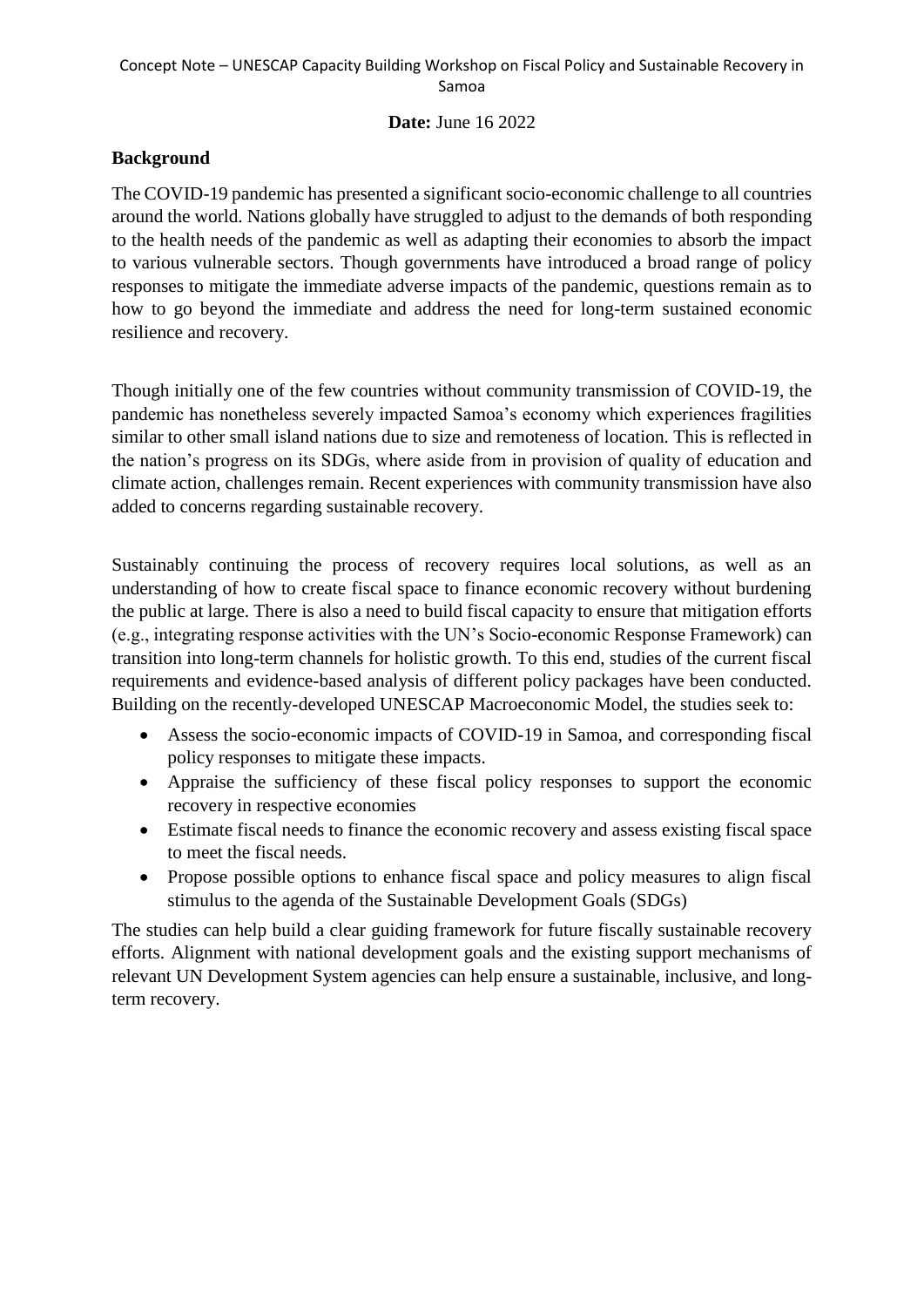# **Objective of the Workshop**

The objective of the capacity building workshop is to introduce relevant public sector officials and UN Development System agency representatives to the pertinent information from the recent studies. More specifically:

- 1. To present the findings of the UNESCAP study on assessing the fiscal space and requirements for fiscal economic recovery in Samoa
- 2. To highlight the potential paths to recovery and discuss different considered scenarios based on the results of ESCAP's macroeconomic model, and discuss how the model can be integrated into Samoa's fiscal policy planning
- 3. To discuss the potential scenarios and paths necessary to aid Samoa in "building forward better"

## **Workshop Mode:**

The workshop is intended to be hybrid (in-person and online) on June 16, 2022, at Level 6 CBS Conference Room, Ministry of Finance

## **Proposed List of Speakers:**

- 1. Dr Shuvojit Banerjee Economic Affairs Officer, Macroeconomic Policy and Financing for Development Division, UNESCAP
- 2. Dr Jaromir Hurnik, Macroeconomic Modelling Consultant UNESCAP
- 3. Dr Simona Marinescu UN Resident Coordinator, Samoa
- 4. Nobuko Kajiura, Economic Affairs Officer, UNESCAP Subregional Office for the Pacific
- 5. Leasiosio Oscar Malielegaoi , KVA Consult
- 6. Deputy CEO Leiataua Henry Ah Ching, Ministry of Finance